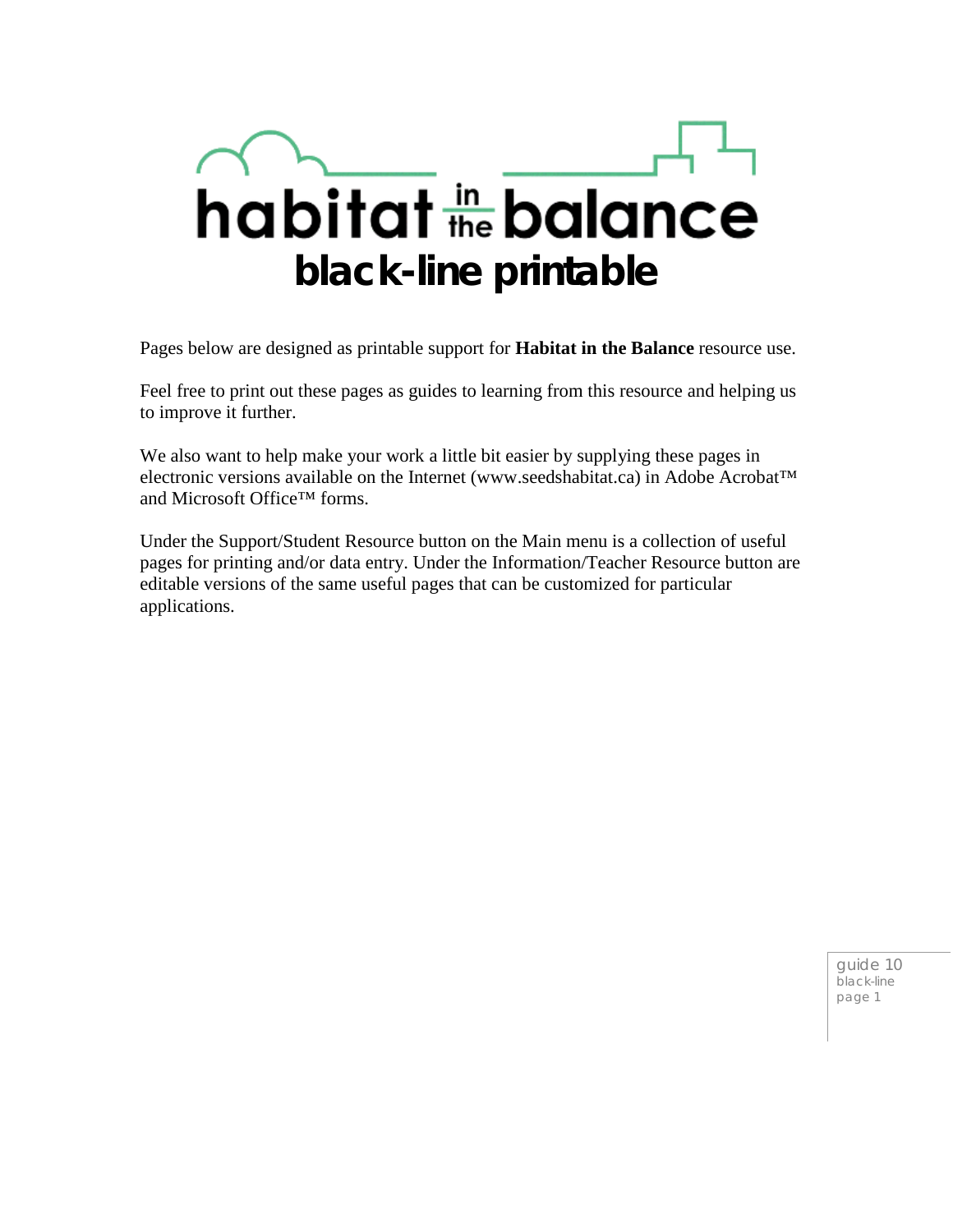# habitat in balance

## **decision-making steps**

Decision-making is a process of issue investigation. Steps in this process include:

- 1. Select an **ISSUE** that relates to human impacts on habitat systems.
- 2. Understand the QUESTION of a specific issue, the **RATIONALE** behind it.
- 3. Begin to RECORD INFORMATION for when you are ready to choose an action and to communicate with others. A NOTEBOOK is handy means to do this.
- 4. Identify the **SITUATION** to be resolved for this issue and the details about it.
- 5. List the possible **CHOICES** to address the issue, or reduce the effects of it, developing from information important to the issue.
- 6. Review **POINTS OF VIEW** of the people, the stakeholders, impacted by this issue. Select a point of view that interests you and use it as a filter for your information-gathering and learning about choices.
- 7. Explore **BACKGROUND** information to better understand what is known about the **RESOURCE** that is at issue and how different **OPTIONS** will address it. This information will likely be of interest to any of the different points of view.
- 8. Use **PERSPECTIVES** as ways of thinking about the information. From your point of view some perspectives may be more significant that others and some may not apply to some points of view at all. Perspective information is organized by the categories of **HISTORICAL**, **SCIENTIFIC**, **TECHNOLOGICAL**, **ENVIRONMENTAL**, **ECONOMIC**, **SOCIETAL**, and **POLITICAL**.
- 9. In order to choose an **ACTION**, review perspectives notes that will best **SUPPORT** a decision. **REFINE** the notes you pick, making changes to the information gathered so it is clear, concise, and suggests an action on the issue.
- 10. Now **SELECT** an action that best fits with your point of view and informed by the information gathered, producing a **STATEMENT** to explain your choice.
- 11. Check the **CONSEQUENCES** of the action selected with others who have a similar point of view for consistency with that viewpoint.
- 12. Produce a **SUMMARY REPORT** with your statement on the issue and information gathered that backs up that choice.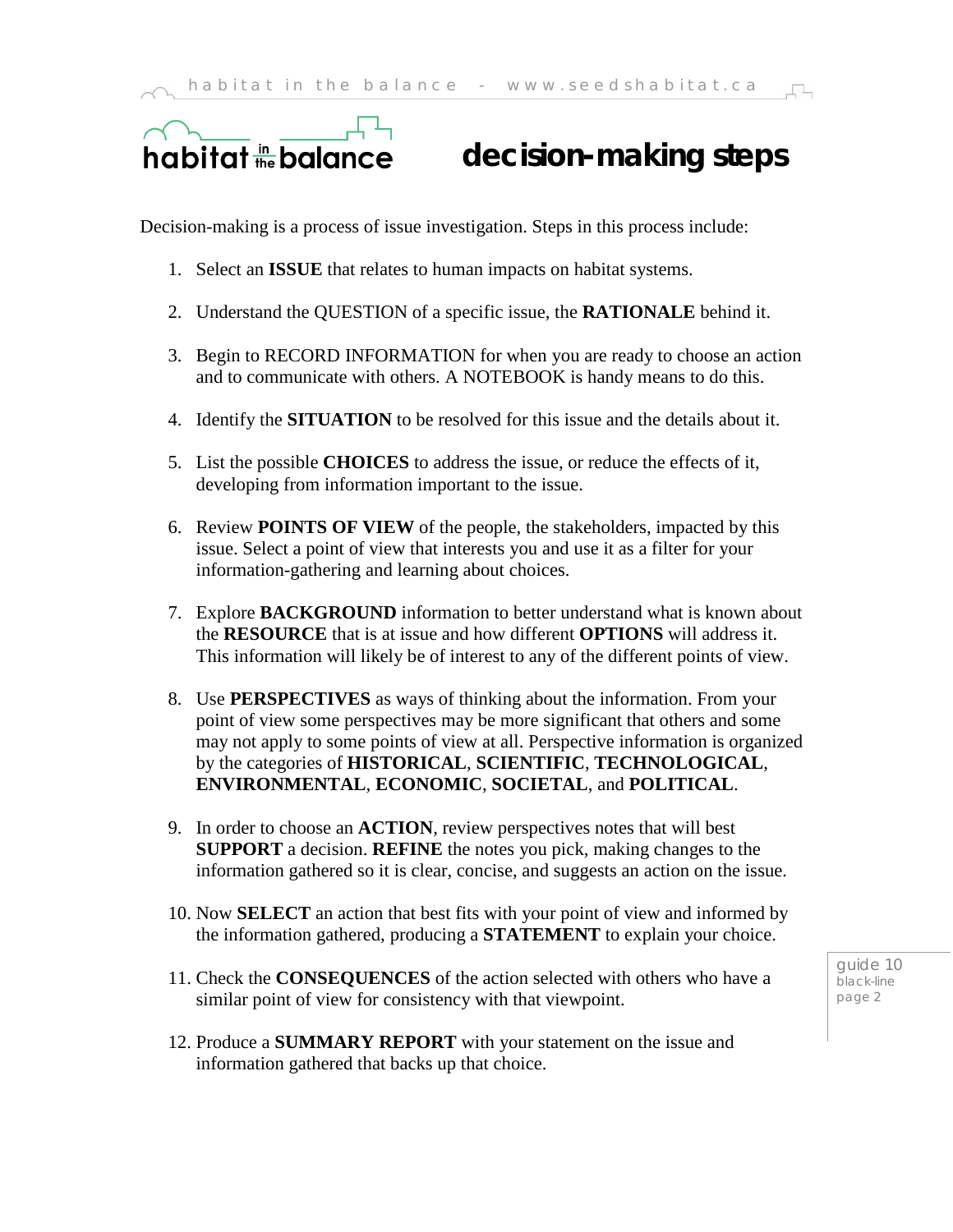

### **perspective practice**

| vame |  |
|------|--|
|------|--|

 $Class:$ 

TRY THIS EXERCISE TO GET PRACTICE IDENTIFYING PERSPECTIVES – Statements in the following story have been identified as a fit with these perspectives: historic, scientific, technological, environmental, economic, social, and political. Try inserting the perspective following the sentences below. The first one is done for you.

#### **COMPETING INTERESTS FOR GROUNDWATER – RURAL WELLS AND COAL-BED METHANE**

For many years groundwater has been used for drinking water and residential use by nearly one third of all Canadians. [ historical ] Other groundwater uses include: agriculture, mining, manufacturing, and oil and gas production. In Alberta, for example, groundwater supplies about 90% of rural domestic water use and about 43% of agriculture and 14% of industry's needs. There are about 500 000 domestic wells and about 7 000 are added each year. There are several reasons for this: it is easier and cheaper to drill a well than construct a dam, canal, or reservoir;

 $\begin{bmatrix} \begin{bmatrix} 1 & 1 \\ 1 & 1 \end{bmatrix} \end{bmatrix}$  [ $\begin{bmatrix} \begin{bmatrix} 1 & 1 \\ 1 & 1 \end{bmatrix} \end{bmatrix}$  the quality of groundwater is usually higher than surface water; and groundwater is often less susceptible to contamination than surface water. [\_\_\_\_\_\_\_\_\_\_\_\_\_\_\_\_\_\_\_\_] As surface water seeps into the ground and travels many metres through the subsurface, many contaminants are filtered and removed. [\_\_\_\_\_\_\_\_\_\_\_\_\_\_\_\_\_\_\_\_] Nevertheless, it is necessary to have well water tested to ensure it is safe for drinking. [\_\_\_\_\_\_\_\_\_\_\_\_\_\_\_\_\_\_\_\_\_\_\_\_\_\_

The demand for natural gas within Canada and the United States has sparked an interest in developing gas deposits that are close existing pipelines. This gas can be obtained more cheaply than other deposits located in more remote regions.

[\_\_\_\_\_\_\_\_\_\_\_\_\_\_\_\_\_\_\_\_] Some natural gas occurs in coal seams, and is called as coalbed methane. Some of these seams contain groundwater that must first be removed to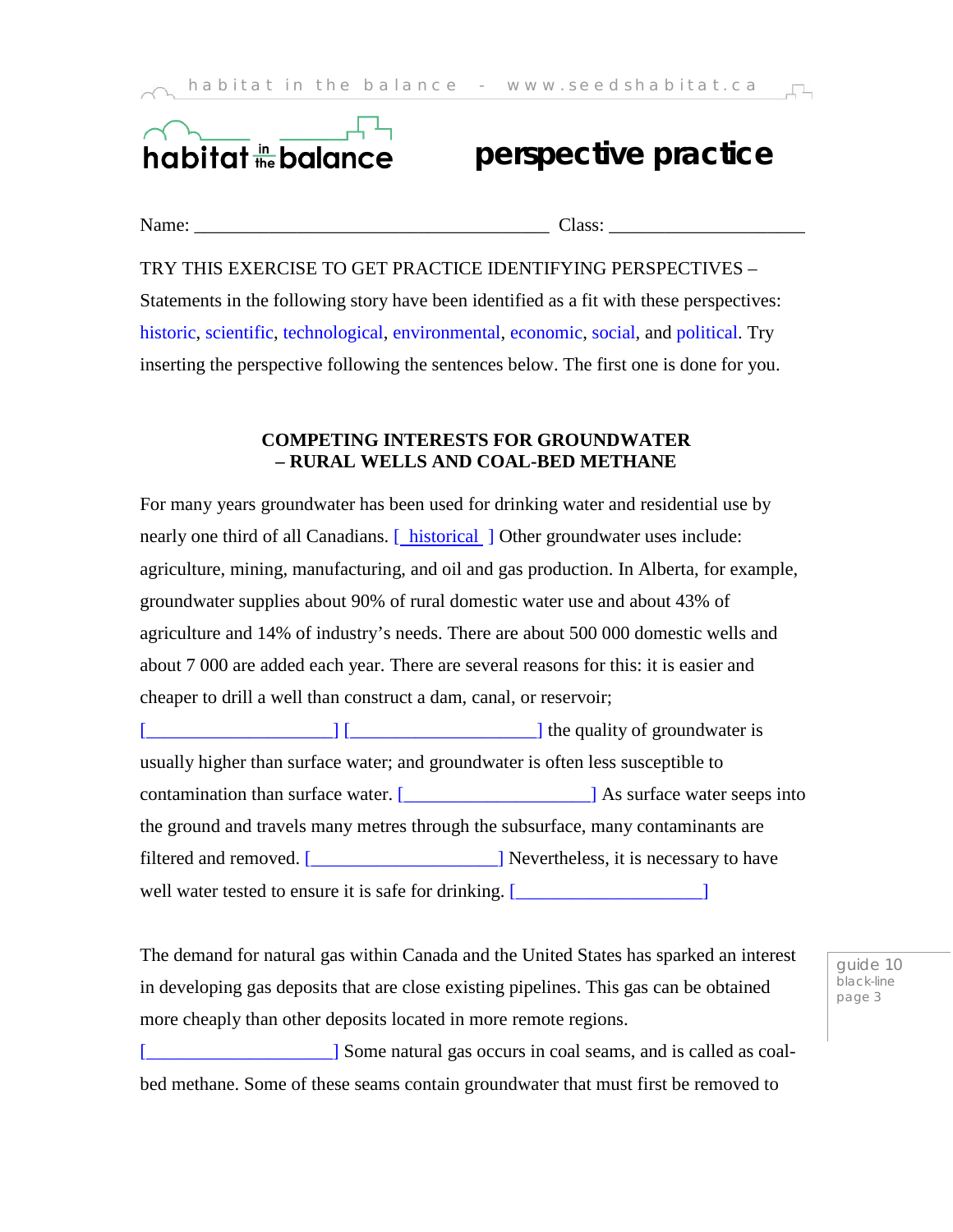#### **perspective practice: competing interests for groundwater page 2**

reduce the pressure on the methane. [\_\_\_\_\_\_\_\_\_\_\_\_\_\_\_\_\_\_\_\_] This causes the methane to be released from the coal so it can be extracted and pumped to the surface. Horizontal drilling is a preferred method because it allows more than one a coal seam to be drilled from the same surface drill site. [2010]

One concern is that removing the water from the coal will affect the groundwater in adjacent regions by reducing the groundwater available to rural residents.

[\_\_\_\_\_\_\_\_\_\_\_\_\_\_\_\_\_\_\_\_] If removing the water in a coal seam reduces the groundwater, it is not known how long it will take to be replenished by other groundwater or from surface water percolating into the ground. Other concern is that the chemicals used to fracture the coal seams to extract the methane could contaminate the groundwater.

[\_\_\_\_\_\_\_\_\_\_\_\_\_\_\_\_\_\_\_\_] Rural residents who have used groundwater for domestic needs [\_\_\_\_\_\_\_\_\_\_\_\_\_\_\_\_\_\_\_\_\_\_\_\_\_] for many years feel that their right to that water supersedes that of an industry that is new to the area and wants drill for coal-bed methane that may adversely affect the quantity and quality of the groundwater.

 $\begin{bmatrix} \begin{bmatrix} 1 & 1 & 1 \end{bmatrix} & \begin{bmatrix} 1 & 1 & 1 \end{bmatrix} & \begin{bmatrix} 1 & 1 & 1 \end{bmatrix} & \begin{bmatrix} 1 & 1 & 1 \end{bmatrix} & \begin{bmatrix} 1 & 1 & 1 \end{bmatrix} & \begin{bmatrix} 1 & 1 & 1 \end{bmatrix} & \begin{bmatrix} 1 & 1 & 1 \end{bmatrix} & \begin{bmatrix} 1 & 1 & 1 \end{bmatrix} & \begin{bmatrix} 1 & 1 & 1 \end{bmatrix} & \begin{bmatrix} 1 & 1 & 1 \end{bmatrix} & \begin{b$ 

Environment Canada and several provinces have established several research priorities for groundwater. They include: national overviews of groundwater quality, emerging contaminants, groundwater-surface water interactions such as groundwater contribution to stream flow, land use impacts, urban water issues, rural water issues, and contaminated groundwater remediation. [\_\_\_\_\_\_\_\_\_\_\_\_\_\_\_\_\_\_\_\_] Groundwater policies fall under the jurisdiction of federal, provincial, and municipal governments. [\_\_\_\_\_\_\_\_\_\_\_\_\_\_\_\_\_\_\_\_] There are conflicting objectives and priorities as agriculture and industry promote increased use, and the environmental groups advocate restraint and conservation. Should all stakeholders and governments participate in establishing policies and the decisionmaking process?

guide 10 black-line page 4

For a solution to these pages please see the Teacher's Resource Guide 04 "process skills."